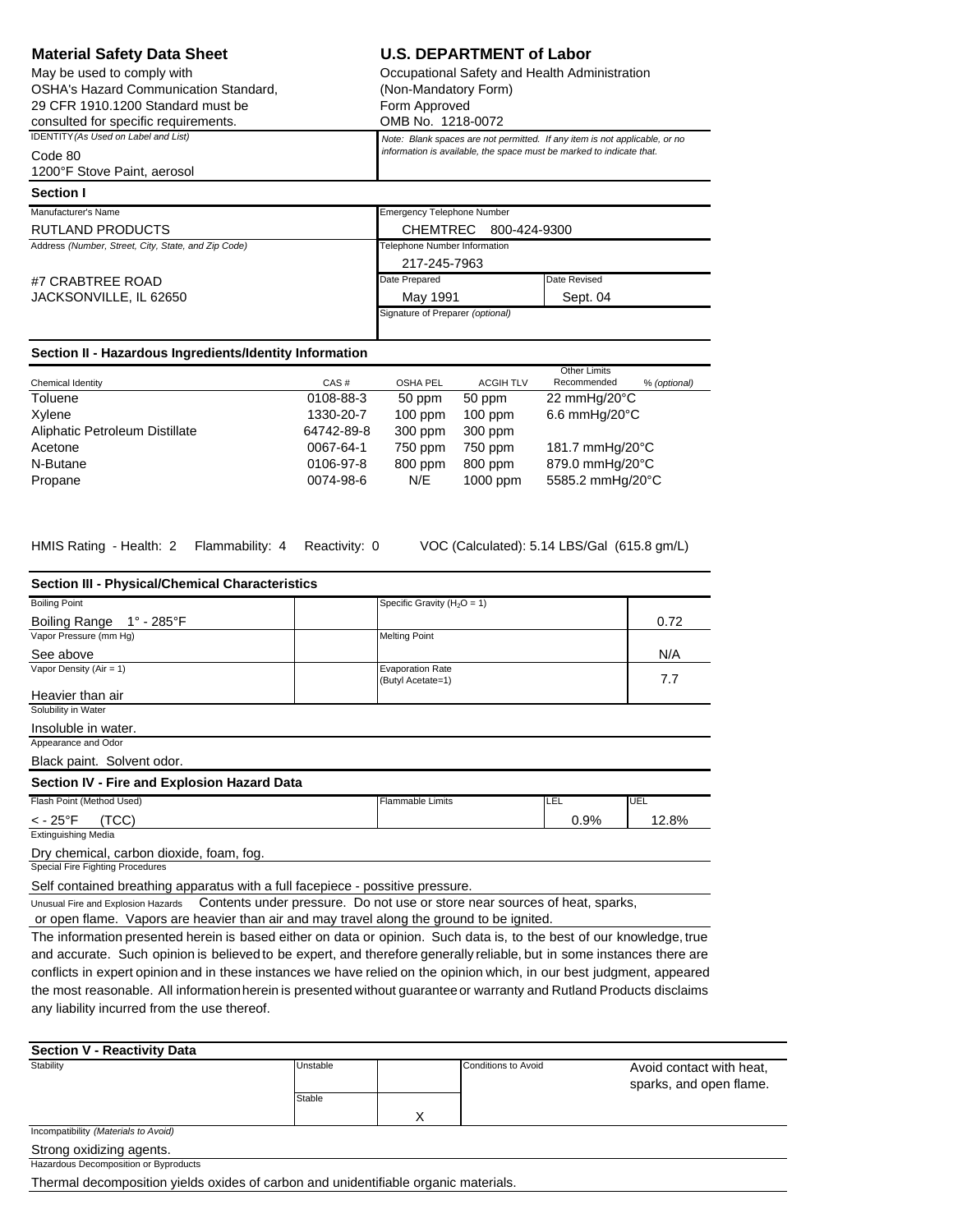| Hazardous Polymerization                                                                                                                                       | May Occur            |                               | <b>Conditions to Avoid</b>                                              |                    |                                  |  |
|----------------------------------------------------------------------------------------------------------------------------------------------------------------|----------------------|-------------------------------|-------------------------------------------------------------------------|--------------------|----------------------------------|--|
|                                                                                                                                                                | Will Not Occur       |                               | None                                                                    |                    |                                  |  |
|                                                                                                                                                                |                      | Χ                             |                                                                         |                    |                                  |  |
| Section VI - Health Hazard Data                                                                                                                                |                      |                               |                                                                         |                    |                                  |  |
| Route(s) of Entry                                                                                                                                              |                      |                               | Inhalation?                                                             | Skin?              | Ingestion?                       |  |
| Health Hazards (Acute and Chronic)                                                                                                                             |                      |                               | Yes                                                                     | Yes                | Yes                              |  |
| Eyes: May cause severe irritation, redness, tearing, and blurred vision.                                                                                       |                      |                               |                                                                         |                    |                                  |  |
| Skin: prolonged or repeated contact can cause moderate irritation, defatting, dermatitis.                                                                      |                      |                               |                                                                         |                    |                                  |  |
| Inhalation: excessive inhalation of vapors can cause nasal and respiratory irritation, dizziness, weakness, fatigue,                                           |                      |                               |                                                                         |                    |                                  |  |
| nausea, headache, and possible unconsciousness.                                                                                                                |                      |                               |                                                                         |                    |                                  |  |
| Ingestion: Moderately toxic. May cause stomach discomfort, nausa, vomiting, diarrhea, & narcosis.<br>Carcinogenicity                                           |                      |                               | NTP?                                                                    |                    | IARC Monographs? OSHA Regulated? |  |
|                                                                                                                                                                |                      |                               | No                                                                      | No                 | No                               |  |
| Signs and Symptoms of Exposure                                                                                                                                 |                      |                               | Chronic over exposure to components in this product have been suggested |                    |                                  |  |
|                                                                                                                                                                |                      |                               | as a cause of liver damage and cardiac abnormalities in humans.         |                    |                                  |  |
| Medical Conditions Generally Aggravated by Exposure                                                                                                            |                      |                               |                                                                         |                    |                                  |  |
| Swallowing can cause gastorintestinal irritation, nausea, diarrhea and narcosis.<br><b>Emergency and First Aid Procedures</b>                                  |                      |                               |                                                                         |                    |                                  |  |
| Eyes: Flush with large amounts of water for 15 minutes. Get medical attention.                                                                                 |                      |                               |                                                                         |                    |                                  |  |
| Skin: Thoroughly wash exposed area with soap and water.                                                                                                        |                      |                               |                                                                         |                    |                                  |  |
| Inhalation: Remove to fresh air. If breathing stops, apply artificial respiration and seek medical attention.                                                  |                      |                               |                                                                         |                    |                                  |  |
| Ingestion: Dilute with water. The decision to induce vomiting or not must be made by a physician                                                               |                      |                               |                                                                         |                    |                                  |  |
| after consideration of all materials ingested.                                                                                                                 |                      |                               |                                                                         |                    |                                  |  |
| Section VII - Precautions for Safe Handling and Use                                                                                                            |                      |                               |                                                                         |                    |                                  |  |
| Steps to Be Taken in Case Material is Released or Spilled<br>Dike and contain spill. Transfer to containers for recovery or disposal.<br>Waste Disposal Method |                      |                               | Avoid heat, sparks and flames. Ventilate area of spill.                 |                    |                                  |  |
| Consult local, state, and federal regulations for disposal.                                                                                                    |                      |                               |                                                                         |                    |                                  |  |
| Precautions to Be Taken in Handling and Storing                                                                                                                |                      |                               |                                                                         |                    |                                  |  |
| Empty containers can contain residue. Contents under pressure. Keep away from any source of heat.<br><b>Other Precautions</b>                                  |                      |                               |                                                                         |                    |                                  |  |
| Do not take internally. Avoid breathing vapors.                                                                                                                |                      |                               |                                                                         |                    |                                  |  |
| <b>Section VIII - Control Measures</b>                                                                                                                         |                      |                               |                                                                         |                    |                                  |  |
| Respiratory Protection (Specify Type)                                                                                                                          |                      |                               |                                                                         |                    |                                  |  |
| NIOSH/MSHA approved air supplied respirator.<br>Ventilation                                                                                                    | Local Exhaust        |                               |                                                                         | Special            |                                  |  |
|                                                                                                                                                                |                      | Sufficient to keep below TLV. |                                                                         | None               |                                  |  |
|                                                                                                                                                                | Mechanical (General) |                               |                                                                         | Other              |                                  |  |
|                                                                                                                                                                |                      | Sufficient to keep below TLV. |                                                                         | None               |                                  |  |
| <b>Protective Gloves</b>                                                                                                                                       |                      |                               | <b>Eye Protection</b>                                                   |                    |                                  |  |
| Chemical resistant gloves.<br>Other Protective Clothing or Equipment                                                                                           |                      |                               | Goggles.                                                                |                    |                                  |  |
| Chemical resistant apron and boots. Eyewash fountain. Safety shower.                                                                                           |                      |                               |                                                                         |                    |                                  |  |
| Work/Hygienic Practices                                                                                                                                        |                      |                               |                                                                         |                    |                                  |  |
| Wash hands or any skin contact with soap and water.                                                                                                            |                      |                               |                                                                         |                    |                                  |  |
| NAME OF PRODUCT:<br>Rutland 1200°F Stove Paint, Aerosol                                                                                                        |                      |                               |                                                                         |                    |                                  |  |
| This product contains the following chemicals subject to the reporting<br>requirements of Section 313 of SARA Title III.                                       |                      |                               |                                                                         |                    |                                  |  |
| <b>CAS NUMBER</b>                                                                                                                                              |                      | <b>CHEMICAL NAME</b>          |                                                                         | $\frac{9}{6}$ , WT |                                  |  |
| 1330-20-7                                                                                                                                                      |                      | Xylene                        |                                                                         | 5                  |                                  |  |
| 0108-88-3                                                                                                                                                      |                      | Toulene                       |                                                                         | 19                 |                                  |  |

WARNING: This product contains Toluene, a chemical known to the State of California to cause birth defects or other reproductive harm.